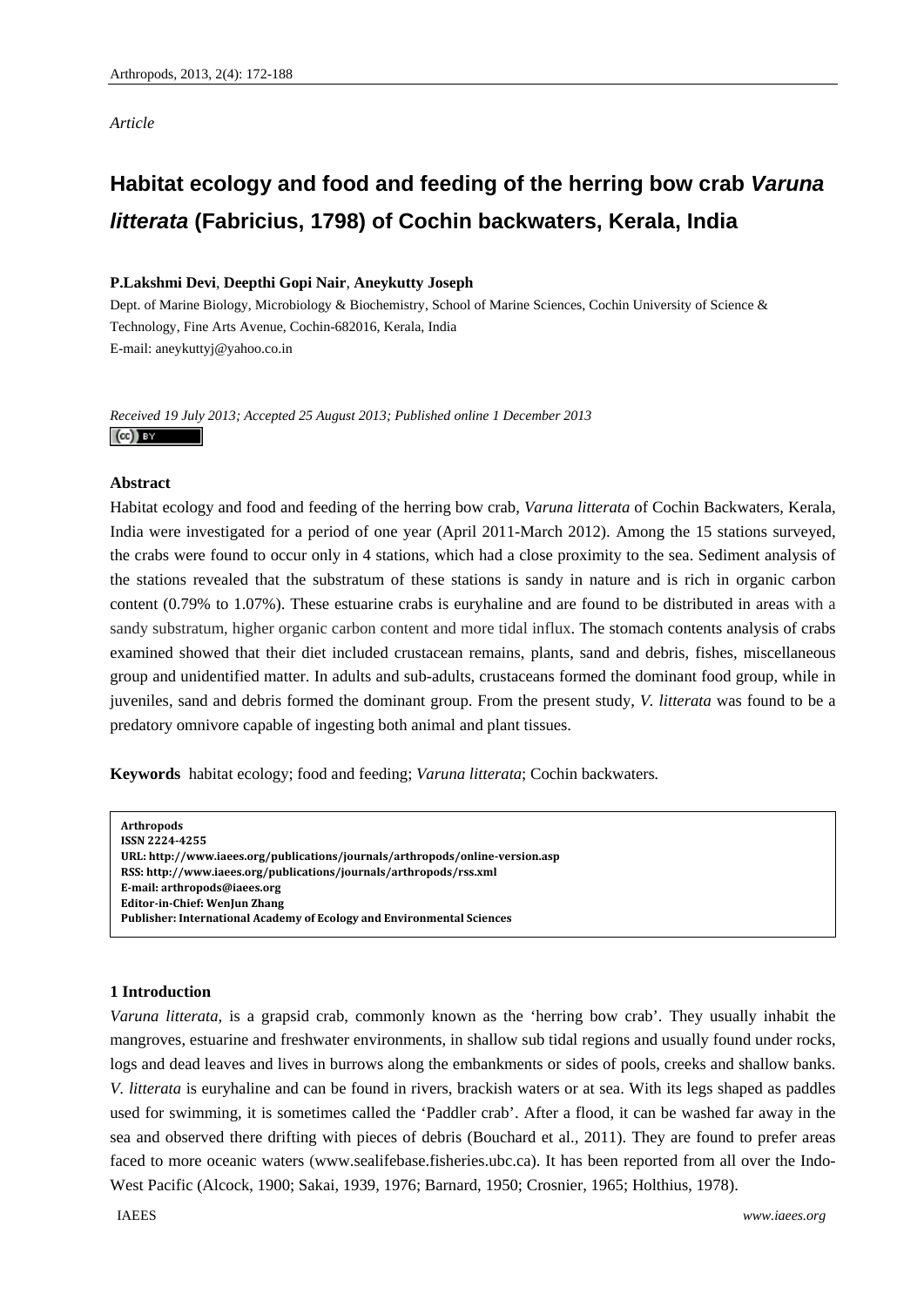Though there are lots of works being carried out in brachyuran crab fauna throughout the world, the compilation of studies conducted on *V. litterata* is comparatively few in number particularly with reference to India. One of the first studies on *V. litterata* is by Kemp (1915), who reported the mass migration of the megalopae in the Hooghly River near Calcutta, India. A Similar phenomenon was observed in Fiji in 1987 (Ryan and Choy, 1990). Panikker (1951) and Gross et al. (1996) dealt with the osmoregulation in *V. litterata*  and proved that they show strong osmoregulation even in 150% seawater*.* The metabolic effect of eyestalk removal in *V. litterata* was studied by Madhyastha and Rangneker (1974). Behavioral study of *V. litterata* in the coastal waters of Bay of Bengal was carried out by Manna (1988). Tu Chin-Hung (1992) documented the whole zoeal development of *V .litterata*. Jameieson et al. (1996) analysed the spermatozoa ultrastrucure of *V*. *litterata*. It has been recorded as commercially important species in Bengal, India, where it is eaten by poor people, and its numbers compensate for its small size (Hora, 1933). Rao et al. (1973) also reported it as an edible species and a fishery resource of India. In the West coast of India, *V. litterata* was first collected by Pillai (1951) from the open sea at Trivandrum and later by Chhapgar (1957) from Bombay and Kolak. Dineshbabu et al. (2011) reported the species from waters along Karnataka coast. It was neither reported from Travancore backwaters (Pillai, 1951) nor Vembanad Lake (Roy and Nandi, 2008). Devi et al. (2013) studied the brachyuran crab diversity of Cochin backwaters and reported that this species is available plentifully in certain sampling localities of the area studied. However, little has been reported on the habitat ecology and food and feeding of the grapsid crabs of Indian waters.

Several authors have dealt with the ecological aspects of various crab species. Dahdough-Guebas (1994) studied the feeding ecology and behavioral ecology of some selected crab species from the Kenyan mangroves. Feeding ecology of velvet swimming crab, *Necora puber* was studied by Freire and Gonzalez-Gurriaran (1995), while Lee (2004) dealt with the ecology and behavior of postlarvae and juveniles of *Necora puber*. Mokhtari et al. (2008) dealt with the population ecology of the fiddler crab *Uca lactea annulipes*. Feeding ecology of the American crab *Rithropanopeus harisii* was studied by Hegele-Drywa and Normant (2009). Pandya et al*.* (2010) studied the spatial distribution and substratum preference of *Macrophthalmus depressus.*  Ethnoecology of *Scylla serrata* was studied by Nirmale et al*.* (2012). Trivedi et al*.* (2012) studied the diversity and habitat preference of brachyuran crabs in the Gulf of Kutch.

There are several reports on the food and feeding of various species like, *Scylla serrata* (Williams, 1978; Hill, 1976, 1980; Joel and Raj, 1986; Prasad and Neelakantan, 1988) , *Portunus spp* (Hill, 1980; Stephenson et al*.,* 1982; Campbell, 1984; Wassenberg and Hill, 1987; Sumpton and Smith, 1990; Josileen, 2011) , *Thalamita crenata* (H.Milne Edwards 1834) (Canicci et al., 1996) , *Callinectes sp.* (Tagatz, 1968; Paul, 1981; Laughlin, 1982; Stoner and Buchanan, 1990; Rosas et al., 1994). *Chionocetes opilio*, (Wieczorek & Hopper, 1995). Jewett and Feder (1982, 1983) analysed the food of the king crab, *Paralithodes camtschatius* and that of the tanner crab, *Chionocetes bairidi*. The natural diet and feeding habits of two species of *Liocarcinus* was described by Choy (1986) and that of *Cancer* spp. and *Ovalipes ocellatus* was dealt with by Stehlik (1993). However, there is no much information on the habitat preference, diet and preferred food items of *V. litterata*. Hence, the study has been undertaken to investigate the habitat ecology and food and feeding habits of *V. litterata* from Cochin backwaters, Kerala, India.

# **2 Materials and Methods**

## **2.1 Description of the study area**

Cochin backwaters situated at the tip of northern Vembanad Lake is a tropical positive estuarine system extending between  $9^0 40$ ' &  $10^0 12$ 'N and  $76^0 10$ ' &  $76^0 30$ 'E, with its northern boundary at Azheekode and southern boundary at Thannirmukham bund (Fig. 1). The salinity gradient of Cochin backwaters supports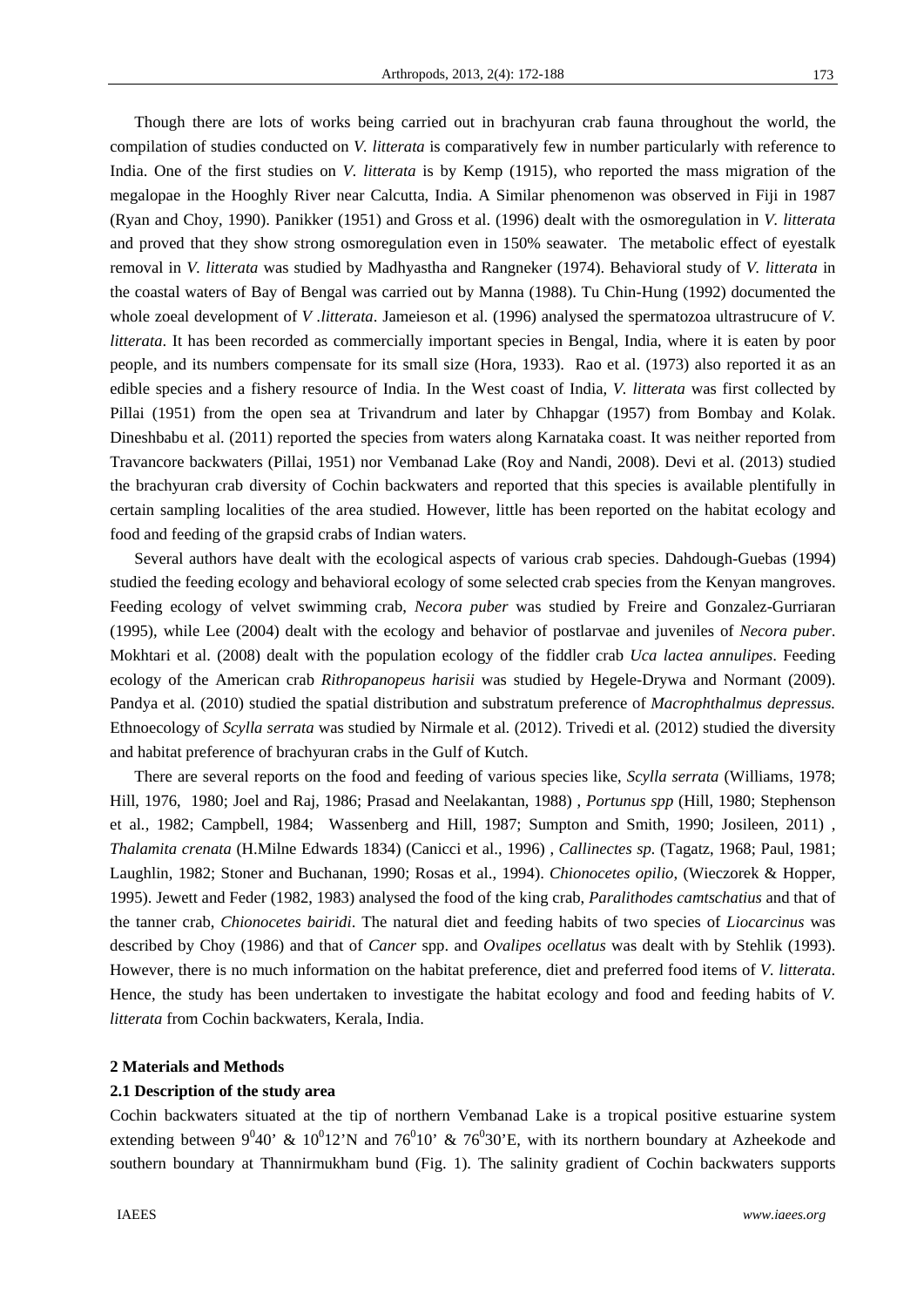174

diverse species of flora and fauna depending on their capacity to tolerate oligohaline, mesohaline or marine conditions. Low lying swamps and tidal creeks, dominated by sparse patches of mangroves with their nutrient rich physical environment, support larvae and juveniles of many commercially important species. Backwaters also act as nursery grounds of commercially important fin fishes and shell fishes. (Menon et al., 2000).

On the basis of salinity, 15 study stations was selected along the study area, namely, Thannermukham, Vaikom, Aroor, Valanthakad, Kandakkadavu, Kumbalanghi, Thevara, Thoppumpady, Barmouth, Marine Science Jetty, Varappuzha, Vallarpadam, Vypin, Munambam and Azheekode. A detailed survey along these stations was conducted to find the availability of this species (Fig. 1).

## **2.2 Physiochemical parameters**

Standard techniques were employed for the analysis of water quality parameters viz. temperature (centigrade thermometer), salinity (salino-refractometer), pH (digital pH meter) and the sediment quality parameters, viz. Organic carbon content (Walkley-Black method, Jackson, 1973) and the sediment texture (particle size analyzer., Sympatec – Germany).

# **2.3 Food and feeding studies**

Specimens of *V. litterata* were collected once a month for a period from April 2011-March 2012. After recording the carapace width (CW), carapace length (CL), total weight and sex for all the captured specimens, the dorsal side of the body was cut open and foregut was removed carefully. A visual estimate of the fullness of the stomach was made immediately after its removal as about 100%, 75%, 50%, 25% and 0% according to the degree of fullness. The foreguts were transferred in 70% alcohol (Williams, 1981) and all the stomachs were subsequently opened and their contents were washed with alcohol into a petridish and gut contents were separated and identified into different food groups under a binocular microscope.

As characteristic of brachyurans, most of the food items were found to be highly crushed down into small fragments and hence only those structures that could be identified were relied upon for determining food composition and evaluation. Gut contents were broadly classified as suggested by Sukumaran and Neelakantan (1997), Josileen (2011).

- 1) Crustacean remains : Penaeid prawns body parts, appendages, telson, eggs, crabs and stoamatopods.
- 2) Fish remains : fins, scales, bones and vertebrae.
- 3) Molluscan remains : gastropods and bivalves.
- 4) Miscallaneous items : algal filaments, nematodes, polychaetes, ophiuroides and unidentified items.
- 5) Debris : sand and mud

Only stomachs with food  $(n=145)$  were considered for calculation. The whole stomach contents of all the specimens were segregated food-group wise and each group's contribution was assessed visually. Dominance of food groups was evaluated by ranking them by its percentage frequency of occurrence and percentage points (Sukumaran and Neelankantan, 1997). As described in detail by Wear and Haddon (1987), in the Percentage Points method each of the more common food categories ( in this study) is given a value, ranging from 0 to 100, according to the percentage of content it represents within each stomach. Then the number of points each category received are weighted according to the real fullness of the stomach in which it was found. For instance, in a stomach half full, containing 25% bivalves and 75% algae, the bivalves were scored 12.5 and algae 37.5 points, respectively (Cannicci et al., 1996).

Frequency of occurrence is calculated by dividing the number of stomachs which contained a food category by the total number of stomachs observed. The following percentages were calculated for each prey type (Williams, 1981):

Percentage points for 
$$
i^{th}
$$
 prey =  $(\sum_{j=1}^{n} a_{ij}/A)^*100$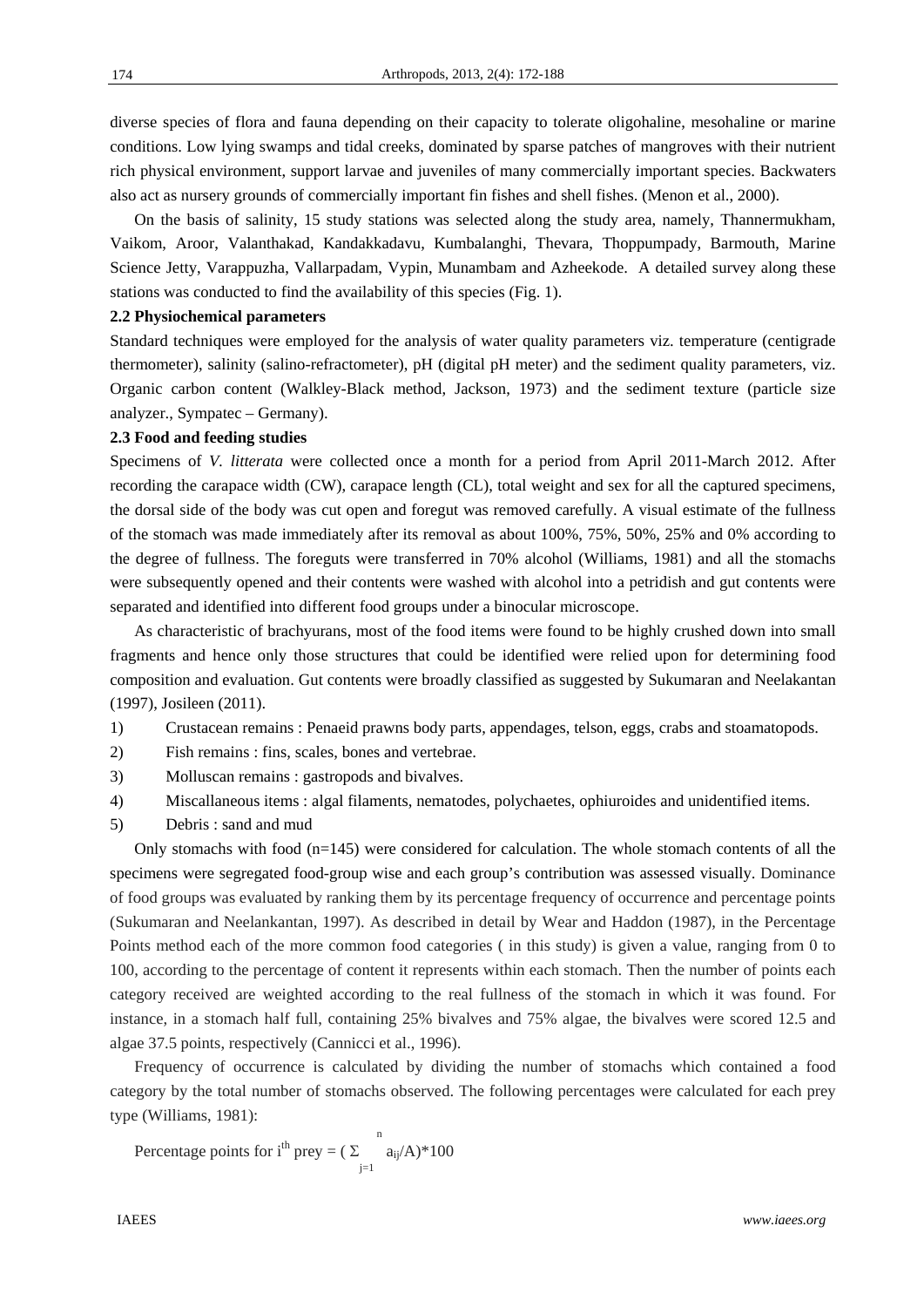Percentage occurrence for  $i<sup>th</sup>$  prey = (b<sub>i</sub> /N)100

where  $a_{ii}$  the number of points for prey item i in the foregut of the j<sup>th</sup> crab; A = the total points for all the crabs and all the prey items in all the foreguts examined;  $N =$  the number of crabs examined with food in the foregut; and  $b_i$  = the number of crabs with foreguts containing prey category i.

## **3 Results**

A detailed survey was conducted along the study area, to find the availability of the species. Among the 15 stations fixed, *V. litterata* was found to occur only in 4 stations namely, Kandakkadavu, Kumbalanghi, Vypin and Munambam. (Fig. 1-higlited with arrow marks). A detailed study was then conducted on the location type, habitat and the physico-chemical parameters of all the 15 stations, to find the peculiarity of the four above said stations and thus draw an inference on the habitat type preferred by the species.

Site 1- Kandakkadavu, which lies at the west part of the backwaters is a typical coastal area ornamented with lush green mangroves. Site 2- Kumbalanghi is a fishing village, and has a very vast backwater stretch, Here; the backwater is in an enclosed condition with a rather narrow opening into the main lake. This site too has a rich diversity of mangroves and mangrove associates. Site 3- Vypin is the biggest among the group of island in the Cochin backwaters and is bound by Arabian Sea on its western side and the backwaters on its eastern side. The station had a luxuriant mangrove patch earlier, but the recent LNG and Petroleum tanks and terminals built at the heartland of mangroves in Vypin has destroyed the vegetation on a mass scale. Site 4- Munamabam is a coastal village, situated at the Northern point of the backwaters, surrounded by Arabian Sea on the West, Periyar on the East and a mouth opening to the sea on the North. The site does not have luxuriant mangrove vegetation, only a sparse patch is found.

### **3.1 Physiochemical parameters**

Water quality and sediment quality parameters of the 15 stations were anlaysed on a monthly basis, however, emphasis is given to those four stations, viz. Kandakkadavu, Kumbalanghi, Vypin and Munambam, where *V. litterata* is found.

In general, a wide fluctuation was observed in the salinity and temperature during the study period. A low salinity was recorded throughout the study area during the monsoon season and it increased during the post monsoon and premonsoon period. However, a wide fluctuation occurred in the salinity during the post monsoon period and the salinity ranged between 0-17 ppt. Highest salinity was observed during the premonsoon period. The salinity ranged from 2-31 ppt with a mean of 12.08 ppt at site-1, Kandakkadavu, 1- 22ppt with a mean of 10.5 ppt at site-2, Kumbalanghi; 0-16 ppt with a mean of 6.08 ppt at site-3, Vypin and 4- 29 ppt with a mean of 15.83 ppt at site- 4, Munambam during the study period. Temperature too showed a wide fluctuation. Site-1 recorded a temperature range of  $23\text{-}30\textsuperscript{0}$ C with a mean  $26.91\textsuperscript{0}$ C, site-2 recorded a range 25-28<sup>0</sup>C with a mean of 26.41<sup>0</sup>C; site-3, 23-27<sup>0</sup>C with a mean of 25.25<sup>0</sup>C and site-4 with a range of 28-32<sup>0</sup>C with a mean of 29.41 $^0$ C. pH was almost neutral throughout the sites, throughout the study period. It fluctuated between 6.43-7.89 with a mean of 6.78 in site-1, 6.18-7.98 with a mean of 6.96 in site-2, 6.09-7.33 with a mean of 6.71 in site-3 and 7.23-8.21 with a mean of 7.76 in site-4. The range of variation in the salinity, temperature and pH of the study stations, during the study period is presented in Table.1.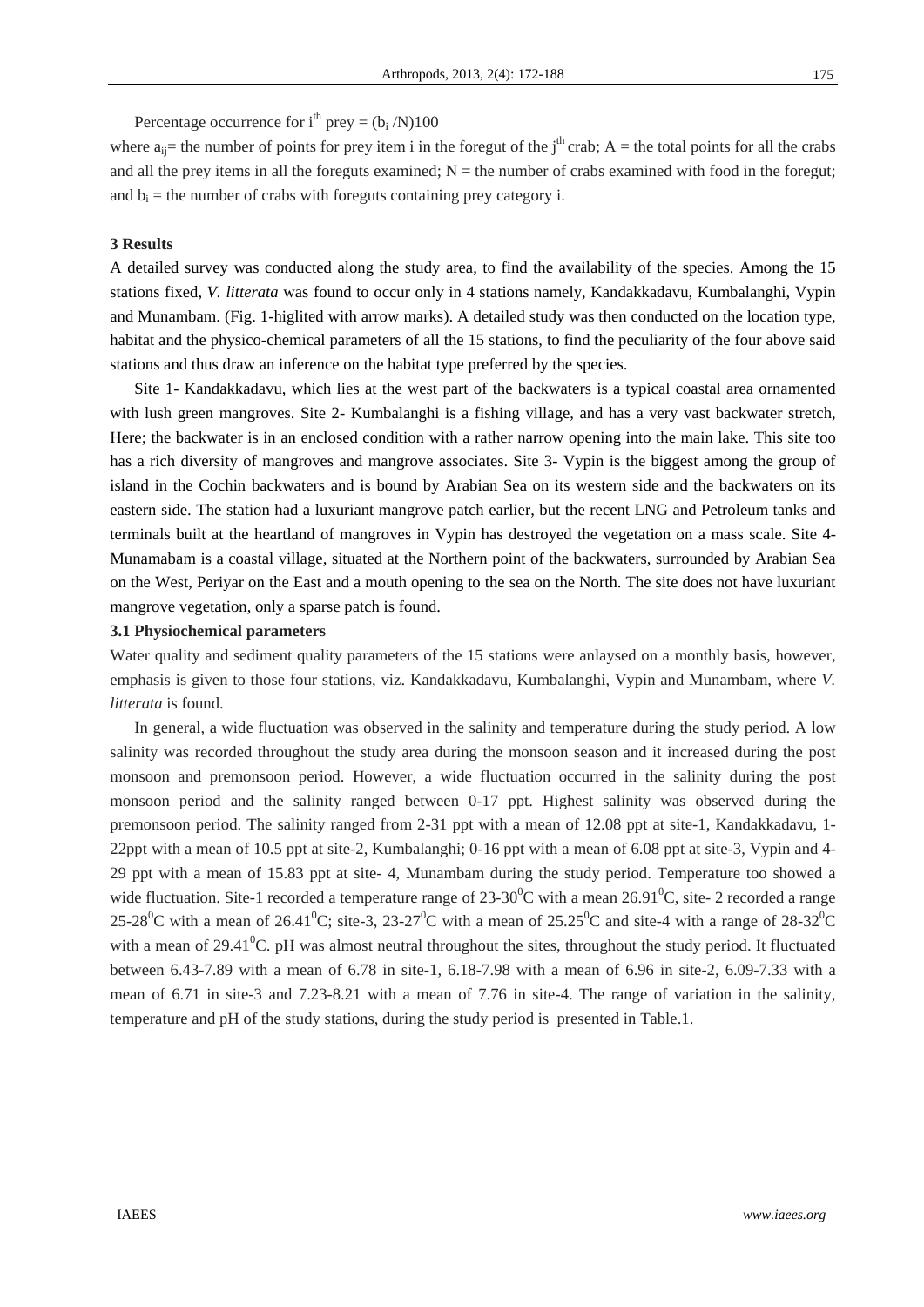| Sl.No                   | <b>Sampling stations</b> | Salinity<br>(ppt) | <b>Temperature</b><br>$(^0C)$ | pH        |
|-------------------------|--------------------------|-------------------|-------------------------------|-----------|
| $\mathbf{1}$            | Thannermukham            | $0-13$            | 24-28                         | 6.32-7.58 |
| $\overline{2}$          | Vaikom                   | $0-12$            | 20-29                         | 6.43-7.9  |
| 3                       | Aroor                    | $0-16$            | 21-29                         | 6.09-7.45 |
| $\overline{\mathbf{4}}$ | Valanthakad              | $0-16$            | $23 - 28$                     | 6.18-7.98 |
| 5                       | Kandakkadavu             | $2 - 31$          | $23 - 30$                     | 6.43-7.89 |
| 6                       | Kumbalanghi              | $1-22$            | 24-28                         | 6.17-7.98 |
| 7                       | Thevara                  | $0 - 22$          | $23-29$                       | 6.45-7.97 |
| 8                       | Thoppumpady              | $1-26$            | $25 - 30$                     | 6.56-7.85 |
| 9                       | <b>Bar Mouth</b>         | $2 - 28$          | $26-29$                       | 6.54-7.94 |
| 10                      | Marine Science Jetty     | $0-23$            | $25-29$                       | 6.50-8.01 |
| 11                      | Varappuzha               | $0 - 8$           | $23 - 28$                     | 4.92-7.01 |
| 12                      | Vallarpadam              | $2 - 18$          | 28-32                         | 7.09-7.90 |
| 13                      | Vypin                    | $0-16$            | $23 - 27$                     | 6.22-7.11 |
| 14                      | Munambam                 | $4-29$            | 28-32                         | 7.25-8.88 |
| 15                      | Azheeekode               | $4 - 33$          | 28-32                         | 7.25-8.88 |

**Table 1** Range of salinity, temperature and pH of the study stations during the study period.

Map showing the Study area Cochin Backwaters with the sampling stations



**Fig. 1** Map of the study area, Cochin Backwaters with the sampling stations.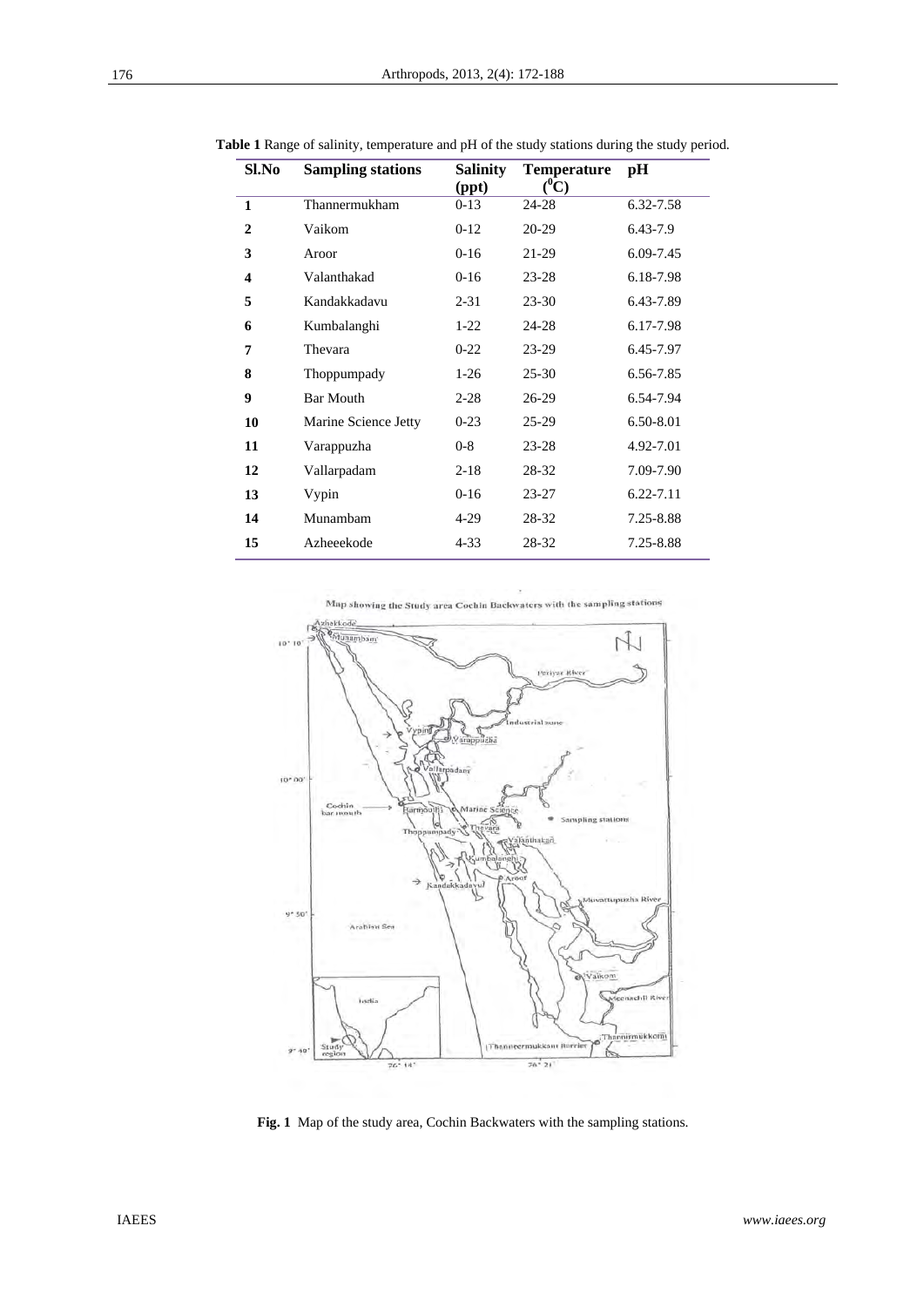The sediment analysis of the sampling stations revealed three types of sediments in the study area- sandy, silty and clayey. The substratum of 5 stations, viz Vaikom, Kandakkadavu, Kumbalanghi, Vypin and Munambam was found to be sandy in nature and its composition is 53.77%, 50.24%, 63.94%, 43.81% and 48.32% respectively . The stations with a silty substratum are Thanneermukham, Valanthakad, Thevara, Varappuzha and Azheekode with a composition of 45.83%, 43.05%, 48.99%, 41.98% and 53.06% respectively and the 4 stations, viz Aroor Thoppumpady, Marine Science Jetty and Vallarpadam was found to be clearly clayey in nature with a composition of 62.39%, 44.91%, 56.43% and 49.01% respectively. The substratum of the station Barmouth is found to have an equal composition of silt and clay (40.91% silt and 40.8% clay). The percentage composition of sand, silt and clay of the sampling stations are given in Fig.2. The sediment of the stations showed varying amount of organic carbon content. Out of the 15 stations, Aroor (1.08), Valanthakad (1.04), Kandakkadavu (1.00), Kumbalanghi (1.02), Vallarpadam (0.99), Vypin (1.07) and Munambam (0.79) recorded higher organic carbon content, owing to the litter fall from the mangroves while Thanneermukham (0.66), Thevara (0.59), Thoppumpady (0.57), Barmouth (0.67), Marine Science Jetty (0.73) and Azheekode (0.72) exhibited medium organic carbon content. Vaikom (0.49) and Varappuzha (0.48) are the two stations which reported least amount of organic carbon. Luxuriant mangrove patches are observed from Aroor, Valanthakad, Kandakkadavu, Kumbalanghi, Vallarpadam, Vypin and some sparse patches from Munambam. The average organic carbon content of the sampling stations are given in Fig.3

## **3.2 Food and feeding studies**

The stomach contents of *V. litterata* appeared to contain highly digested matter and hence identification of food organisms was found difficult. However, the natural diet of the animal was found to consist mainly crustacean remains, fish, plants, sand and debris and miscellaneous group of items but could not find the molluscan remains. Out of the total 321 stomachs analyzed, 13.79% were 100% full, 6.89% were 75% full, 9.65% were 50%full, 24.13% were 25% full and 45.15% were empty. The month wise and size wise details on the stomach fullness are given in Fig.4 and Fig.5.

When percentage of frequency of occurrence is analyzed, the crustacean remains comprised 98.46%; sand and debris 81.53% ; plant remains 44.61%, and the miscallaneous items comprised 23.07%.(Fig.6). The points of major food groups (size wise and month wise) were estimated and the results are depicted in Fig.7& Fig.8. In percentage of points method using the overall sample, crustacean remains was the most dominant food. It was found in almost all stomach analyzed and consisted primarily of decapods (parts of shrimp rostrum, exoskeleton, appendages etc.), amphipods, isopods and stomatopods. The maximum percentage of points (93.33%) was observed in July. In different size groups, crustacean remains varied from 5.68% to 88.23%.

The second dominant item of food was sand and debris. It ranges from 4.19% to 56.1% in different months. The maximum amount was found in the month of September and the least was observed in July. Percentage points varied from 5.41% to 72.41% in various size groups, the maximum found in size class  $1.5 - 2.5$  cm class and minimum found in 3.5 – 4.0 cm size class. This group consists mainly of sand particles and detritus especially of plant origin.

The third predominant item of food was plant remains. It ranges from 0% to 21.65% in different months. The maximum amount plant remains was found in the gut during May and no remains found in the gut during September. Percentage points varied from 1.27% to 18.09 % in various size groups, the maximum found in size class  $3.5 - 4.0$  cm class and minimum in  $4.0 - 4.5$  cm size class. This group consists mainly of algal filaments, mangrove leaf litter and other partially digested matter.

The fourth predominant item of food was fish remains. It ranges from 0% to 18.75% in different months. The maximum amount was found in November , while no fish remains is recorded in January, September and December .In various size class, percentage points varied from 0% to 4.11%, the maximum found in size class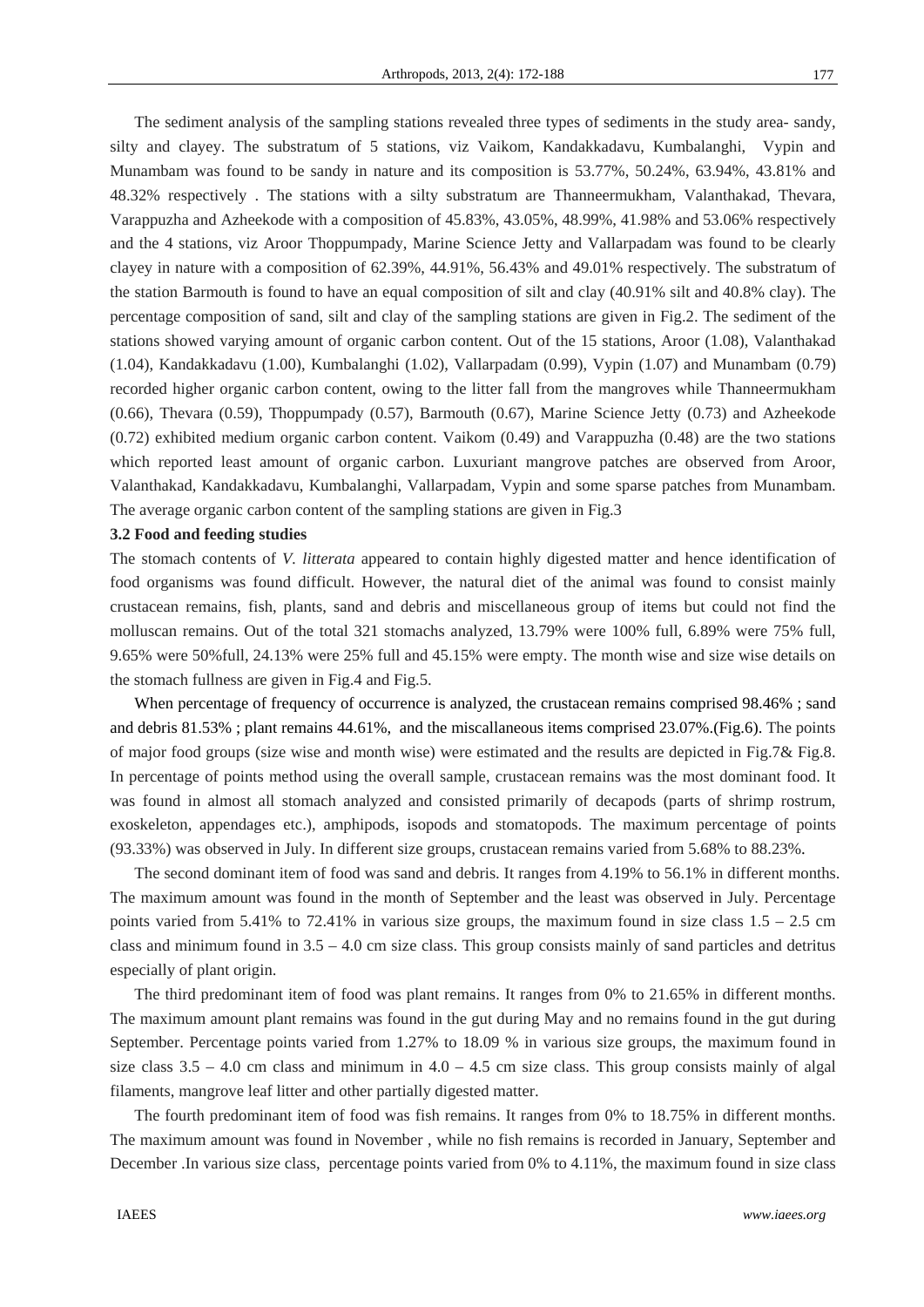$2.5 - 3.0$  cm class and minimum found in  $1.5 - 2.0$  cm size class. This group consists mainly of fins, spines, scales, bones and vertebrae.

The fifth predominant item of food was miscellaneous items. It was rarely found in the analyzed stomachs. It ranges from 0% to 43.75% during the study period. The maximum amount was found in January and no such content was observed in the month of October. Percentage points varied from 0% to 25%, the maximum found in size class  $4.0 - 4.5$  cm class and no miscellaneous items found in  $1.5 - 2.0$  cm size class. This group consists mainly of nematodes, helminthes, polychaetes and other unidentified matter.

When the quantity of food and points of major food groups' sex wise were estimated, the results showed that there is no significant difference, that it is almost similar.



**Fig. 2** Percentage composition of sand, silt and clay in the sediments of the study stations.



**Fig. 3** Average organic carbon content in the sediments of the study area.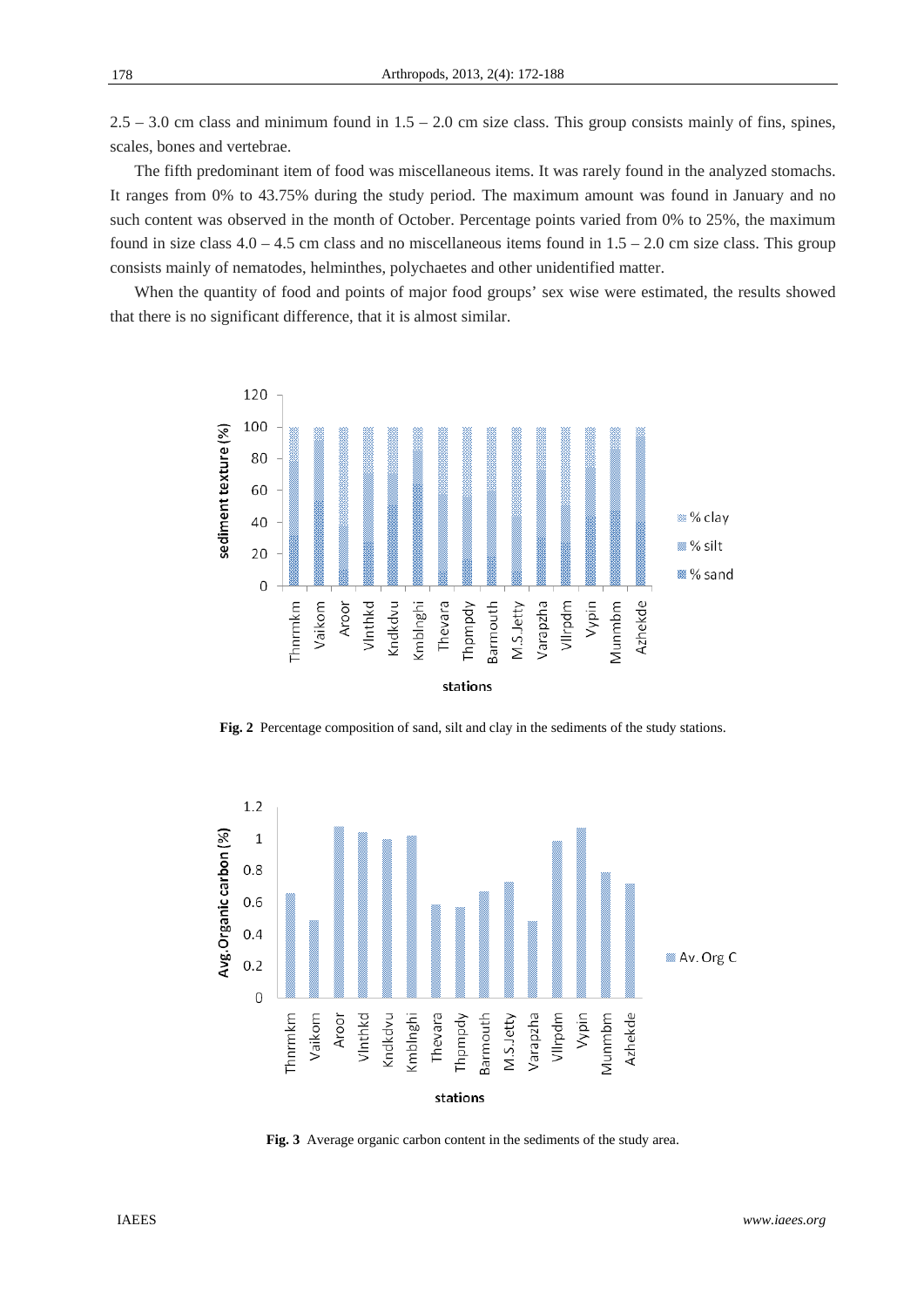

**Fig. 4** Stomach fullness during various months in *V.litterata*.



**Fig. 5** Stomach fullness in various size groups in *V.litterata.*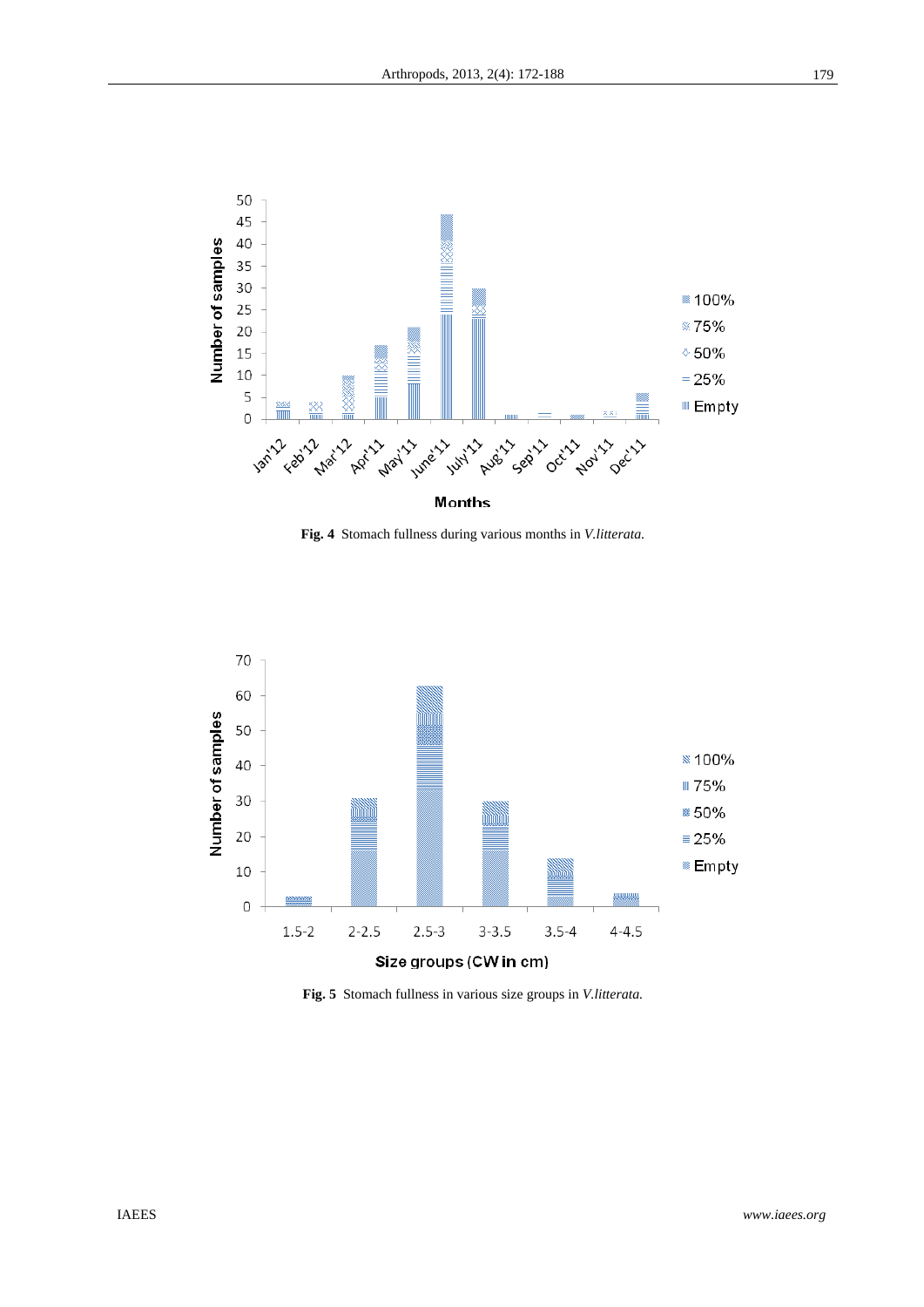

**Fig. 6** Frequency of occurrence of food items in the gut content of *V.litterata*.



**Fig. 7** Percentage points of major food groups during various months in *V.litterata*.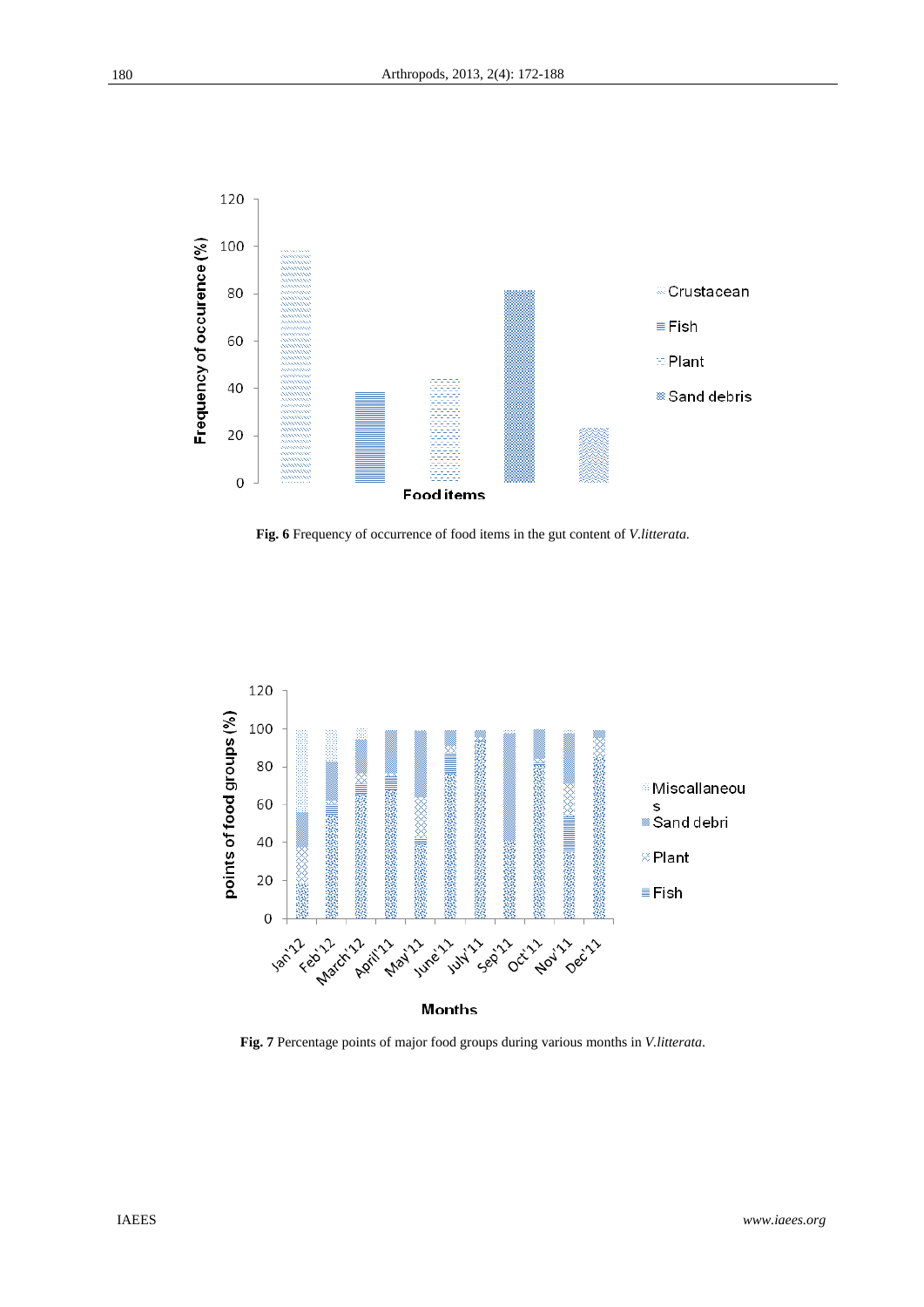

 **Fig. 8** Percentage points of major food groups in various size groups of *V.litterata*.

#### **4 Discussion**

In the present study, *V. litterata* is found to occur only in four stations among the 15 stations surveyed, namely Kandakkadavu, Kumbalanghi, Vypin and Munambam, which exhibited a sandy substratum with high organic carbon content and good tidal influx due to more proximity to the sea. The higher amount of organic carbon in the sediments can be attributed to the litter fall from mangroves. Vaikom is one another station observed to have a sandy substratum, but when the organic carbon content of the sediment is considered, it exhibited a lower value. The lower organic carbon content may be due to the absence of mangrove patches in the area. It also exhibits poor tidal influx, since it is much away from the sea. Besides, these four stations, where *V. litterata* is found to be available, mangrove patches are also observed from three other stations viz. Aroor, Valanthakad and Vallarpadam. The substratum of these three stations too recorded high organic carbon content. However, no *V. litterata* samples were found from these stations. This may be due to the sediment texture prevailing in these three stations, Aroor being clayey and Valanthakad and Vallarpadam being silty in nature. These stations also records lower tidal influx due to the distance from the sea.

*V. litterata* inhabit mangrove regions (http://mangrove.nus.edu.sg/pub/seashore/text/197.htm) and prefer areas faced by more tidal waters, (www.sealifebase.fisheries.ubc.ca), which is in complete agreement with the present study. The four stations where the crabs are found to occur are mangrove regions with a close proximity to the sea. Though stations like Barmouth, Thevara, Thoppumpady, Marine Science Jetty and Azheekode are also closer to the sea, the substratum characteristics, amount of organic carbon in the sediments and the absence of mangrove patches make it unsuitable for the species. Therefore, the present study reveals that *V. litterata* is an inhabitant of mangrove regions with sandy substratum, rich in organic carbon and prefer areas with close proximity to the sea having good tidal influx.

There is remarkable fluctuation in the physico chemical parameters, temperature and salinity of the study stations during the study period, however, the stations showed a neutral pH during the period. The occurrence of *V. litterata* in the study area throughout the study period shows that, it has a wide range of tolerance to temperature and salinity. This remarkable species is euryhaline and can live in both fresh water and saltwater,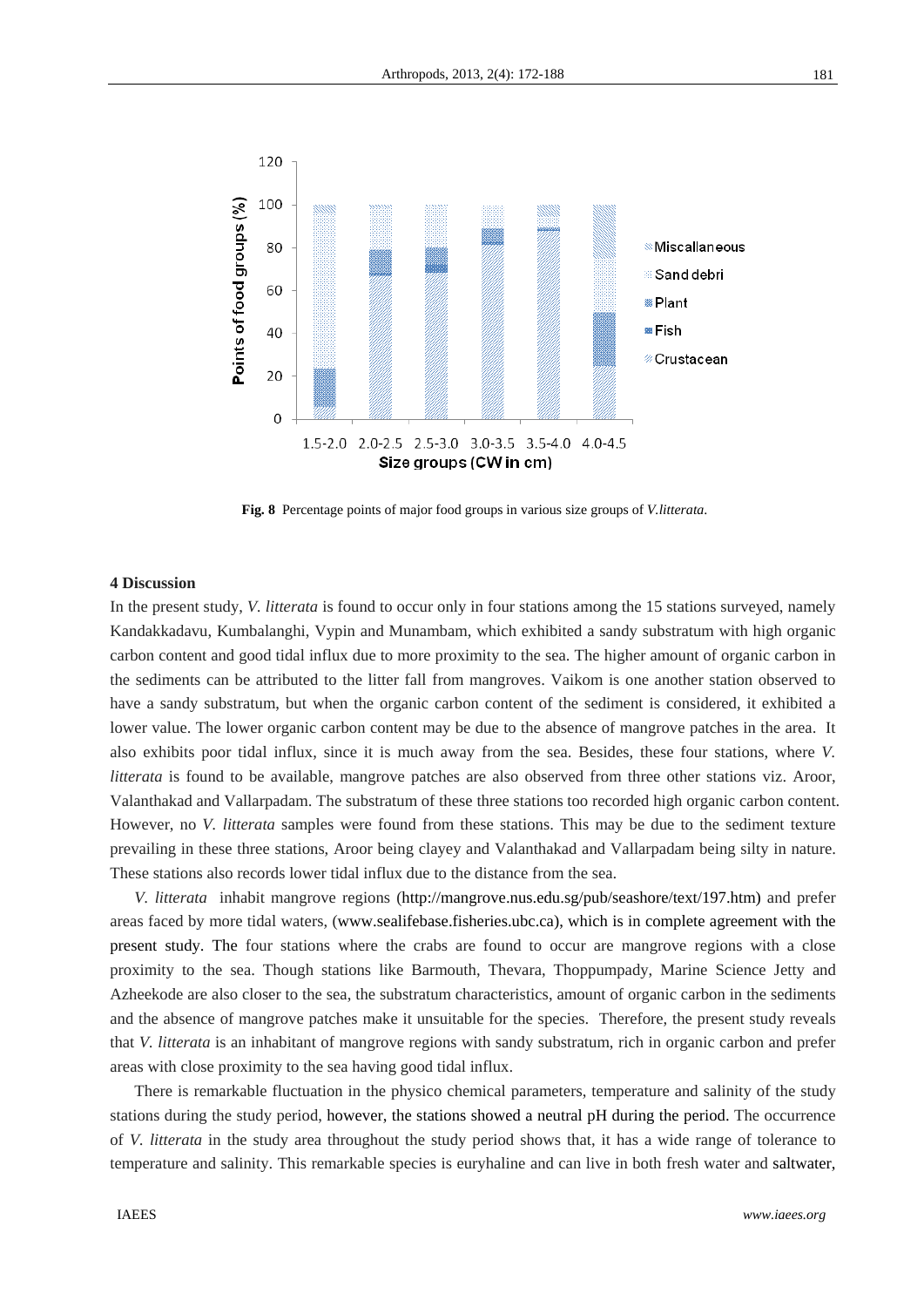being found not only in streams and ponds far inland, but also in mangroves, and the edge of the shore (http://mangrove.nus.edu.sg/pub/seashore/text/197.htm). Panikker (1951) reported that they are able to regulate their internal salinities and can accomplish osmoregulation in a variety of salinity and temperature combinations to a certain extent. Gross et al*.* (1996) proved that they show strong osmoregulation even in 150% seawater.

Knowledge on natural diet is essential for studies of its nutritional requirements, its interactions with other organisms and its potential for culture (Williams, 1981). Though the diet of decapods is primarily macroscopic items, their mouth parts and gastric mill ossicles reduce the food to small fragments and hence the identification of food types and quantities is often difficult. The points method and the occurrence method are the only methods which can be applied readily to the analysis of the gut contents in crabs. The structure of each type of food and the way in which it is manipulated prior to ingestion, however, affect the accuracy of the percentage points and, to a lesser extent, percentage occurrence of some types of food. Percentage points is an approximate volume measure and since the soft parts of most foods rapidly become unrecognizable after ingestion, it is inaccurate for most foods. The points method is however is suitable for foods which are ingested in large recognizable pieces or in their entirety. Percentage occurrence is a measure of the regularity of inclusion of a food in the diet of a sample. It is inaccurate only for foods which have no recognizable hard parts but it may give an inflated relative importance to small food items.

In the present study, it was observed that *V. litterata* is an opportunistic omnivore, crustaceans being the most dominant item followed by sand and debris and plant remains. Crabs are opportunistic omnivores with preferences for animal prey, but rarely fed on more mobile prey such as fish and prawns (Williams, 1982). Warner (1977) is also of the opinion that crabs carry over the primitive behavior of being opportunistic omnivores with a preference of animal food in conjunction with predatory propensity. On comparing it with the studies conducted by other workers in different crabs, Sukumaran and Neelakantan (1997) reported that *P. pelagicus* from the Mangalore coast preferred crustaceans followed by fishes and molluscs. Josileen (2011) observed a similar result for the *P. pelagicus* collected from Mandapam coast All studied crabs are reported to consume mixed diets of molluscs, crustaceans, fishes, polycheates etc. (*S. serrata:* Hill, 1976*;* Joel and Raj, 1986; Prasad and Neelakantan, 1988), *C. sapidus:* Laughlin, 1982*; S. tranquebarica:* Joel and Raj, 1986;*Thalamita crenata:* Cannici et al., 1996).

Presence of debris and detritus in the stomach contents of *V. litterata* suggested that these crabs are omnivorous consuming plant as well as animal components. The detritus found in the stomachs examined mainly belonged to plant matter. It is increasingly recognized that coastal and estuarine food chains are based to a significant extent on detritus and dissolved organic matter produced from the breakdown of rooted and attached macrophytes of intertidal and shallow subtidal habitats. In the present study, the specimens have been collected from the sites where there is lush green mangrove patches. Therefore the detritus of plant origin found in the gut content of the crabs will be owing to the mangrove leaf litter of the area. Ground-dwelling grapsid crabs have been reported to be the main consumers of fresh mangrove litter, particularly in Indo-Pacific systems (Lee, 1998; Ravichandran et al., 2009) and have identified as keystone species in the tropical Indo-west Pacific mangrove ecosystems (Ajmal Khan and Ravichandran, 2008). Fresh mangrove litter has low nutrient (C/N ratio > 50) and high feeding deterrent (e.g. soluble tannins) content, making it an unattractive staple food item (Wolcott & O'Connor, 1992). Some grapsid crab species prefer leaf litter with specific C/N ratios (Lee, 1993), while others feed indiscriminately (Micheli, 1993). From the present study, it is observed that *V .litterata* inhabit areas which are rich in organic carbon content. The presence of considerable amount of sand particles in the gut is in total agreement with the sediment texture of the study sites, since sand was the main constituent of the sediment in all the four study sites. Therefore, it is obvious to find good amount of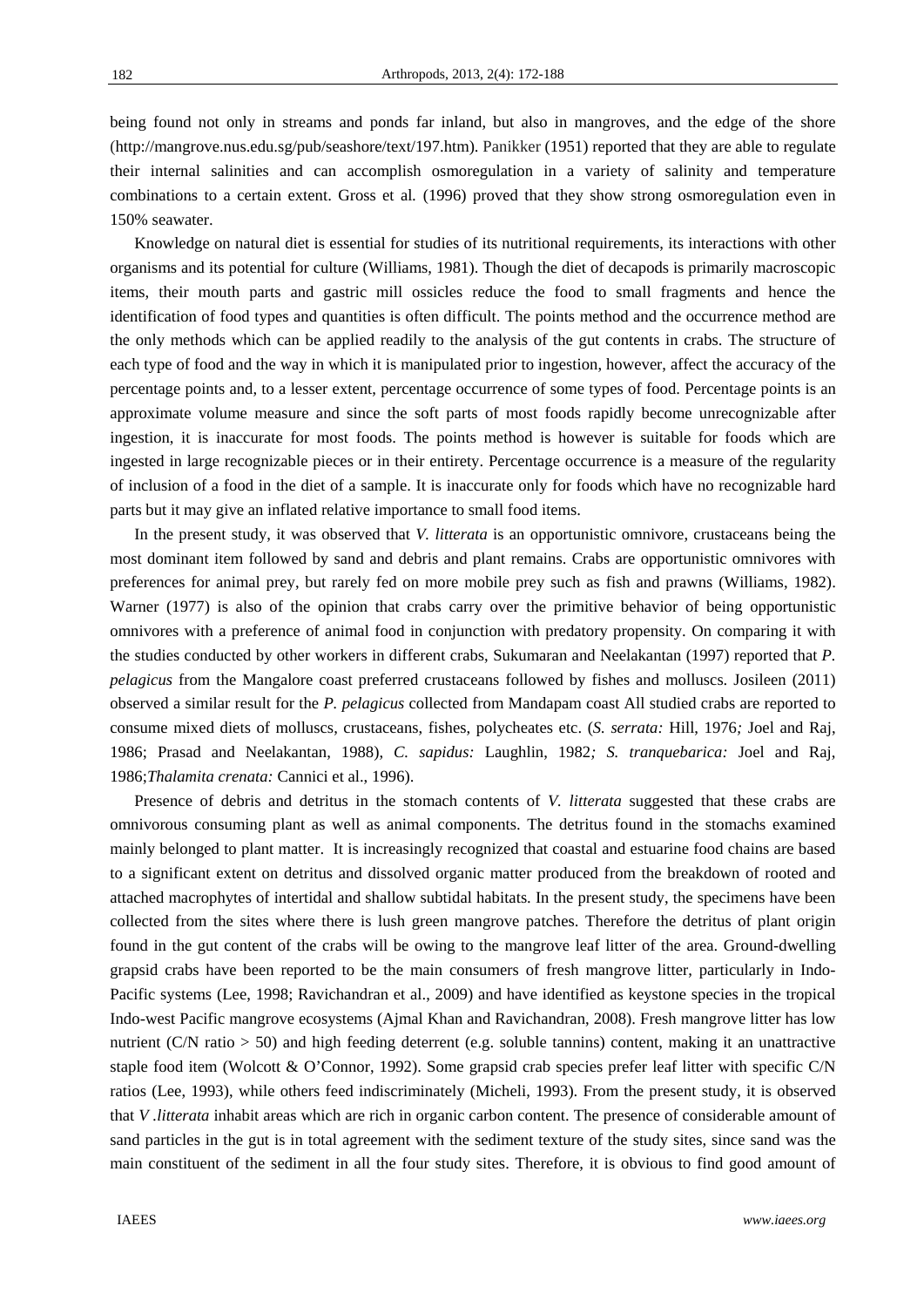sand particles in the gut contents, which may be ingested accidently while gleaning the food particles from the substratum.

Molluscs form an important component in the gut contents of most of the omnivorous crabs, like *Scylla serrata* (Hill, 1976) and *Portunus pelagicus* (Sukumaran and Neelakantan, 1997; Josileen, 2011). In contradictory to their findings no molluscan remains were found in the gut contents of *V. litterata* throughout the study. This can be attributed to the cheliped strength of the crabs. The chelipeds of *V. litterata* may not be strong enough to crush the shells of the molluscs or it is also possible that, the crabs do not prefer sedentary organisms like molluscs. Arimoro and Idoro (2007) also reported the absence of molluscs from the gut contents of *Callinectes amnicola,* but they have not furnished the possible reasons for the absence of molluscs. Generally feeding takes place every day throughout the year except during few days of moulting and mating when feeding ceases or it is at its minimum. The study period has been divided into premonsoon, monsoon and post monsoon and the majority of the empty stomachs encountered in the study were during the period from April to July, i.e., during the late premonsoon and early monsoon period. Choy (1986) reported empty stomachs in gravid females and parasitized crabs during the winter. He also observed the newly moulted crabs having empty stomachs during the summer season. Jewett and Feder (1982) reported that in king crab *Paralithoides* sp, feeding increases immediately after spawning during spring and summer. In contrast to this, Jewett and Feder (1983) observed that the tanner crabs*, Chionocetes bairdi* feed more intensely during the nonspawning periods (i.e., November to February). The presence of empty stomachs during the late premonsoon and early monsoon period in the present study indicates that *V. litterata* breeds during this period. Kemp (1915) observed that every year at the commencement of monsoon, the waters of Hooghly river near Calcutta, India, teem with the megalopes of *V. litterata*. The behavioural study of *V. litterata* carried out by Manna (1988) in the coastal waters of Bay of Bengal reports that *V. litterata* occur abundantly once in a year on the new moon day of July from midnight to 0900 hours. On that day numerous crabs float on the surface of water embracing themselves like clustering balls. This unusual physiological behavior is possibly due to the sudden increase of hormonal levels stimulating them for mating. Tu, Chin Hung (1992) observed that the features of ovaries of *V. litterata* caught from Kao-ping river, change from brown and inseparable to black and disperse the diameter increase from 0.2mm to 0.32 mm during March to June. This further proves that this species breeds during the late premonsoon and the monsoon periods. However, no berried females were captured from the study area, during the period of study. Kemp (1915) observed mass migration of megalopes in the Hughli river near Calcutta as well as the Gangetic delta and stated that the adult migrate to the estuaries to breed. However, he could not find any ovigerous females of *V. litterata* from the Chilka lake, which is in accordance to the present study. He reported that they are found to occur in myriads , where the current is sluggish and in small creeks. The sampling sites from where the *V. litterata* samples are observed and captured have good tidal influx and are open waters, devoid of any creeks. This fact gives the evidence for the absence of ovigerous females in the samples collected from the study area, Cochin backwaters.

In the present study, there is remarkable variation in stomach fullness and stomach contents in various size groups. It was observed that the maximum number of empty stomachs among the specimens analysed were between the size class of  $2.5 - 3.0$  carapace width. This size class may be considered as the optimum size of breeders, since majority of the crabs belonging to this size class were found in the period from April-July, which is supposed to be the breeding season of *V. litterata*. The number of empty stomachs were found to decrease in lower size classes. It is observed that the crabs of class 1.5- 2.0 and 2.0- 2.5 carapace width exhibited stomachs almost filled with food. Balasubramanian (1993) reported that the feeding intensity is comparatively low among adult crabs of *Charybdis smithii*. Jewett and Feder (1983) concluded that small crabs feed more intensively than larger crabs since moulting efficiency among smaller crabs is greater and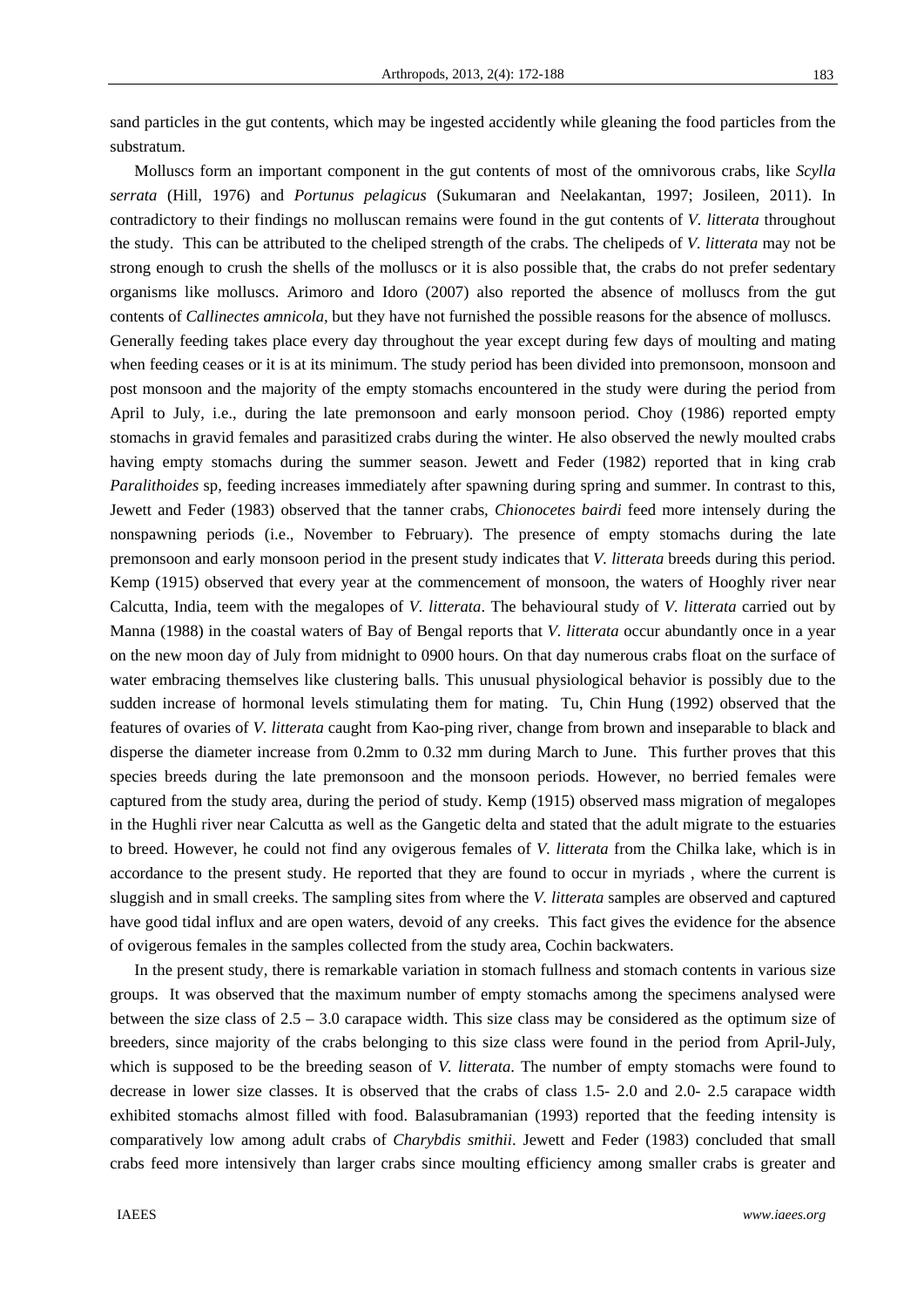energy demand is more. It is observed that the juvenile crabs (1.5-2.0 class carapace width) consumed more amount of sand and the debris, followed by plant remains. Crustaceans formed the most dominant food in the larger crabs. Difference in diet composition in different size groups could be related to the change in cheliped strength and foraging behavior (Sukumaran and Neelakantan, 1997). It is not possible to confirm from the stomach contents whether the prey had been alive or not when preyed. Caine (1974) had explained a prey

catching mechanism in the portunid crab *Ovalipes guadulpensis*, but Hill (1976) could not observe such technique in *S. serrata. Gaetice depressus,* a grapsid crab has been described to be capable of suspension feeding (Depledge, 1989).

There was no significant difference in the quantity of the food consumed by males and females in the present study, as reported by Williams (1981), Jewett and Feder (1982), Sumpton and Smith (1990), Wieczorek and Hooper (1995) and Josileen (2011).

Crabs occupy different niches and inhabit many different habitats in a variety of geographical areas and this is reflected in the variety of food consumed by them. (Chande et al., 1999; Dahdough-Guebas et al., 1999; Kyomo, 1999; Bryceson and Massinga, 2002). The feeding strategies of the crabs are found to be diverse, and the type of food consumed is significantly dependent on the locality inhabited as reported by Hegele-Drywa and Normant (2009). Freire and Gonsalez-Gurriaran (1995) states that the diet variability of the crab is influenced by its habitat. *Varuna litterata*, a grapsid crab, is observed to be an inhabitant of regions dominated by mangrove patches and are found to be distributed in areas with a sandy substratum and higher organic carbon content. They are euryhaline in nature; however, prefer areas with close proximity to the sea and with good tidal influx. The gut content analysis of the crabs revealed that its habitat has a great influence on its food and feeding habits. Their diet included crustaceans, detritus, fishes, sand, debris and miscellaneous items. Crustaceans were the most dominant food item, followed by sand and debris, detritus of plant origin, fish remains and miscellaneous food items. The sand and debris found in its gut can be correlated with the sandy substratum they prefer to thrive. The guts also contained good amount of plant remains, which can be attributed to the mangrove leaf litter in their habitat. However, no molluscs were recorded from the dietary components of the species. From the present study, it is concluded that *V. litterata* is an opportunistic omnivore capable of ingesting both animal and plant tissues, with a preference to diets of animal origin.

# **Acknowledgements**

The first author is thankful to Kerala State Council for Science, Technology and Environment, Sastra Bhavan, Pattom, Trivandrum, Kerala, India for the KSCSTE Research Fellowship. The authors are thankful to Dept. of Marine Biology, Microbiology & Biochemistry, School of Marine Sciences, Cochin University of Science & Technology for providing the necessary facilities to carry out this work.

## **References**

- Ajmal Khan S, Ravichandran S. 2008. Brachyuran crabs. In: UNU-INWEH-UNESCO International training course on coastal biodiversity in marine ecosystems (Kathiresan K and Ajmal Khan S, eds). 372-389, Annamalai University, CAS in Marine Biology, Parangipettai, India
- Alcock A. 1900. The Brachyura Catometopa oe Grapsoidea : Materaials for a carcinological fauna of India, No.6. Journal of Asiatic society of Bengal, 69(3): 279-456
- Arimoro FO, Idoro BO. 2007. Ecological studies and biology of *Callinectes amnicola* (Family Portunidae) in the lower reaches of Warri river, Delta state, Nigeria. World Journal of Zoology, 2(2): 57-66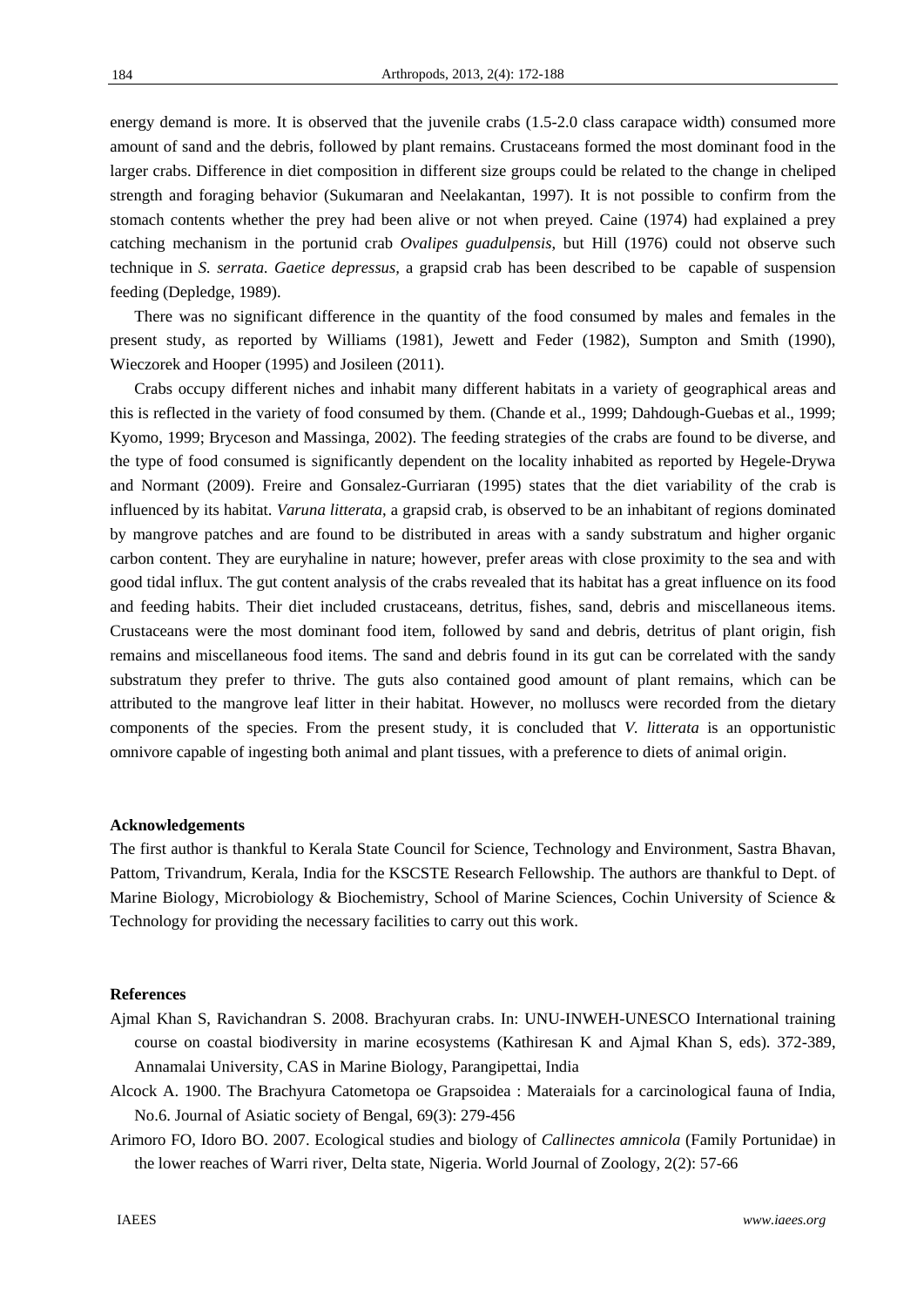- Barnard KH. 1950. Descriptive catalogue of South African Decapod Crustacea (Crabs and shrimps). Annuals of South African Museum, 38:1-837, figs 1-154
- Balasubramanian CP. 1993. Studies on the deep water crab *Charybdis (Goniohellenus) smithii* Macleay from the seas around India. PhD Thesis, Cochin University of Science and Technology, India
- Bouchard.J, Poupin J, Cleva R, et al. 2011. Land, mangrove and freshwater decapod crustaceans of Mayotte region (Crustacea: Decapoda). Atoll Research Bulletin No.XXX
- Bryceson I, Massinga A. 2002. Coastal resources and management systems influenced by conflict and migration: Mecufi Mozambique. Ambio, 31: 512- 517
- Caine RA. 1974. Feeding of *Ovalipes guadulpensis* and morphological adaptations to a burrowing existence. Biological Bulletin. Woods Hole, 147: 550-559
- Campbell GR. 1984. A comparative study of adult sexual behaviour and larval ecology of three commercially important Portunid crabs from the Moreton Bay of Queensland, Australia. Ph.D Thesis, University of Queensland, Brisbane, Australia
- Canicci SF, Dahdoug-Guebas F, Anyona D, et al. 1996. Natural diet and feeding habits of *Thalamita crenata* (Decapoda, Portunidae). Journal of Crustacean Biology, 16(4): 678-683
- Chande AI, Nikundiwe AM and Kyomo. 1999. The status of the crab fishery at Mzinga Creek, Dar es Salaam. In: Fisheries and stock assessment in traditional fisheries sector: the information needs (Jiddawi NS and Stanley RS, eds). 81-87, Proceedings of the National Workshop on the artisanal fisheries sector, Zanzibar, Tanzania
- Chhapgar BF. 1957. Marine crabs of Bombay State. Contribution No.1, Taraporevala, Marine Biological Station, India
- Choy SC. 1986. Natural diets and feeding habits of the crab *Liocarcinus puber* and *L.holsatus* (Decapoda, Brachyura, Portunidae). Marine Ecology Progress Series, 31: 87-99
- Crosnier A. 1965. Crustaces Decapodes Grapsidae Faune de Madagascar, 18: 1-143, figs 1-260, pls 1-11
- Dahdough-Guebas F. 1994. Kenyan mangrove crabs Feeding ecology and behavioural ecology of some selected species. Ir Thesis 76 + ann. Pp, Vrije Universiteit Brussel, Brussel, Belgium
- Dahdough-Guebas F, Giuggioli M, Oluoch A, et al. 1999. Feeding habits of non-ocypodid crabs from two mangrove forests in Kenya. Bulletin of Marine Science, 64: 291-297
- Depledge MH. 1989. Observations on the feeding behavior of *Gaetice depressus* (Grapsidae, Varuninae) with special reference to suspension feeding. Marine Biology, 100: 253-259
- Devi PL, Joseph A and Ajmal Khan S. 2013. Diversity of Brachyuran Crabs of Cochin Backwaters, Kerala, India (In press)
- Dineshbabu AP, Durgekar RN, Zacharia PU. 2011. Estuarine and Marine decapods of Karnataka-inventory. Fishing Chimes, 30(10 & 11): 20-24
- Freire J, Gonzalez-Gurriaran E. 1995. Feeding ecology of the velvet swimming crab *Necora puber* in mussel raft areas of the Ria de Arousa (Galicia, NW Spain). Marine Ecology Progress Series, 119: 139-154
- Gross W, Robert J, Lasiewski C, et al. 1996. Salt and water balance in selected crabs of Madagascar. Comparative Biochemistry and Physiology, 17(2): 641-660
- Hegele-Drywa J, Normant M. 2009. Feeding ecology of the American crab *Rithropanopeus harrisii* (Crustacea: Decapoda) in the coastal waters of the Baltic sea. Oceanologia, 51(3): 361-375
- Hill BJ. 1976. Natural food, fore-gut clearance rate and activity of the crab *Scylla serrata*. Marine Biology, 34: 109-116
- Hill BJ. 1980. Effect of temperature on feeding in crab *Scylla serrata*. Marine Biology, 59(3): 189-192
- Holthius LB. 1978. A collection of decapods crustacean from Sumba, Lesser Sunda Islands, Indonesia.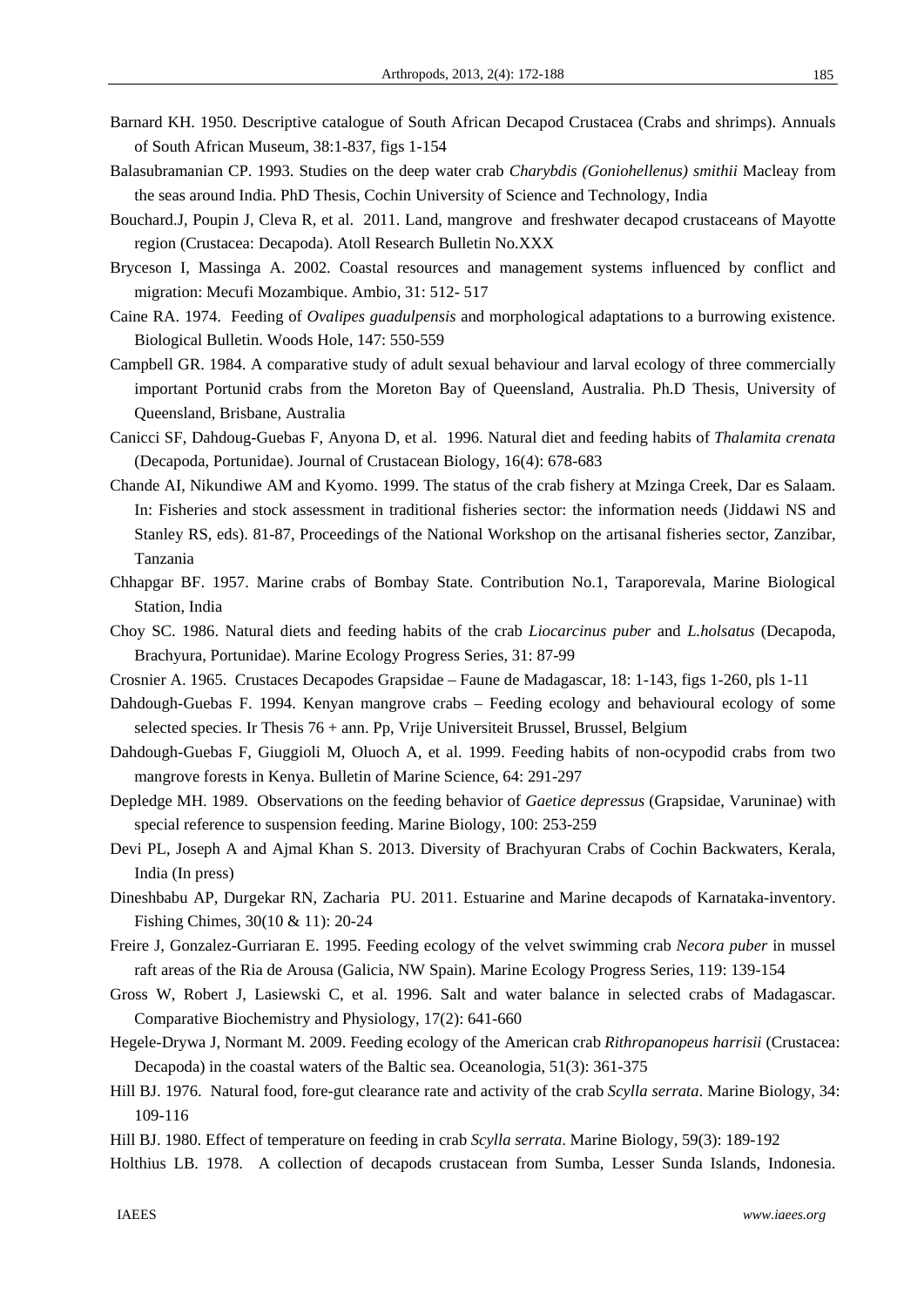Zoologische Verhandelingen, Leiden, 162: 1-55

- Hora SL. 1933. A note on the bionomics of two estuarine crabs. Proc. Zool.Soc.London, pp 881-884, pls i-ii.
- Jackson ML. 1973. Soil Chemical Analysis. Printice-Hill of India Private Limited, New Delhi, India
- Jamieson BGM, Guinot D, Richer De Forges B. 1996. Contrasting spermazoal ultrastructure in two thoracotreme crabs, *Cardisoma carnifex* (Gercarcinidae) and *Varuna litterata* (Grapsidae) (Crustacea, Brachyura). Invertebrate Reproduction and Development, 29: 111-126
- Jewett SC, Feder HM. 1982. Food and feeding habits of the king crab *Paralithodes camtschatica* near Kodiak Island, Alaska. Marine Biology, 66: 243-250
- Jewett SC and Feder HM. 1983. Food of the tanner crab *Chionocetes bairdii* near Kodiak Island, Alaska. Journal of Crustacean Biology, 3(2): 196-207
- Joel DR and Raj PJS. 1986. Food and feeding of the two species of *Scylla* (de Haan) Portunidae: Brachyura. Journal of Marine Biological Association of India, 28(1-2): 178-183
- Josileen J. 2011. Food and feeding of the Blue Swimmer Crab, *Portunus pelagicus* (Linnaeus, 1758) (Decapoda, Brachyura) along the coast of Mandapam, Tamil Nadu, India. Crustaceana, 84(10): 1169-1180
- Kemp SW. 1915. Fauna of the Chilka lake. Crustacea Decapoda. Indian Museum, 5: 199-325
- Kyomo J. 1999. Distribution and abundance of crustaceans of commercially importance in Tanzania Mainland coastal waters. Bulletin of Marine Science, 65: 321-335
- Laughlin RA. 1982. Feeding habits of the blue crab *Callinectus sapidus* Rathbun, in the Apachicola Estuary, Florida. Bulletin of Marine Science, 32: 807-822
- Lee SY. 1993. Leaf choice of the sesarmid crabs *Chiromanthes bidens* and *C.affinis* in a Hong Kong Mangal. In: Proceedings of the International Conference on Marine Biology of Hong Kong and South China Sea (Morton B, ed.). 597-604, University of Hong Kong. October 1990. Hong Kong University Press, Hong Kong
- Lee SY. 1998. Ecological role of grapsid crabs in mangrove ecosystems: A Review. Marine and Freshwater Research, 49: 335-343
- Lee JT. 2004. Ecology and behavior of postlarvae and juveniles of the velvet swimming crab Necora puber (L.). PhD Thesis, University of Plymouth, UK
- Madhyastha MN, Rangneker PV. 1974. Metabolic effects of eyestalk removal in the crab *Varuna litterata* (Fabricius). Hydrobiologia, 48(1): 25-31
- Manna AK. 1988. Behavioural study on a small edible crab *Varuna litterata* in the coastal water of Bay of Bengal. Environment and Ecology, 6(3): 754-755
- Menon NN, Balchand AN, Menon NR. 2000. Hydrobiology of the Cochin backwater System A Review. Hydrobiologia, 430: 149-183
- Micheli F. 1993. Feeding ecology of mangrove crabs in North eastern Australia: Mangrove litter consumption by *Sesarma messa* and *Sesarma smithii.* Journal of Experimental Marine Biology and Ecology, 171:164- 186
- Mokhtari M, Savari A, Rezai H, et al. 2008. Population ecology of the fiddler crab, *Uca lactea annulipes*  (Decapod: Ocypodidae) in Sirik mangrove estuary, Iran. Estuarine, Coastal and Shelfscience, 76: 273-281
- Nirmale VH, Gangan SS, Yadav BM, et al. 2012. Traditional knowledge on mud crab; Ethnoecology of *Scylla serrata* in Ratnagiri coast, Maharashtra. Indian journal of Traditional Knowledge, 11(2): 317-322
- Pandya PJ , Vachharajani, Kauresh D. 2010. Spatial distribution and substratum preference of the brachyuran crab *Macrophthalmus depressus* (Decapoda:Ocypodidae) along the lower estuarine mudflat of Mahi River, Gujarat, India. Crustaceana, 83(9): 1056-1067
- Panikker NK. 1951. Physiological aspects of adaptations to estuarine conditions. Proceedings of Indo-Pacific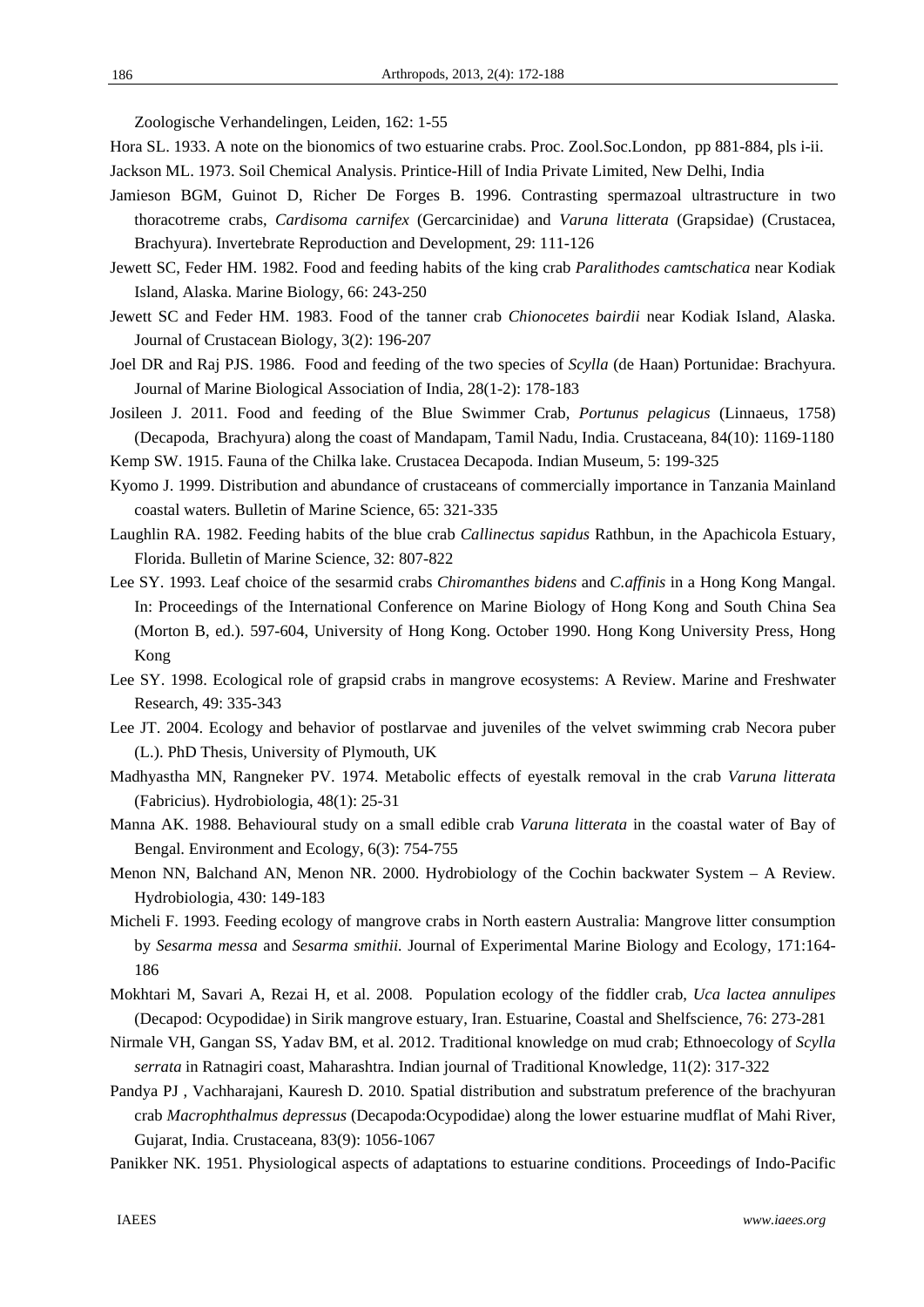Fish. 168-175, Cronulla, Australia

- Paul RK. 1981. Natural diet, feeding and the predatory activity of the crab *Callinectes arcuatus* and *C.toxotes* (Decapoda, Brachyura, Portunidae). Marine Ecology Progress Series, 6: 91-99
- Pillai NK. 1951. Decapoda (Brachyura) from Travancore. Bull. Cent. Res. Inst. Univ. of Travancore, Trivandrum Series C, 2(1): 1-46
- Prasad PN, Neelakantan B. 1988. Food and feeding of the mud crab *Scylla serrata* (Forskal) (Decapoda, Portunidae) from Karwar waters, Indian Journal of Fisheries, 35(3): 164-170
- Ravichandran S, Ajmal Khan S, Balasubramanian T. 2009. Role of Crabs in the Mangrove Environment. ENVIS publication, CAS in Marine Biology, Annamalai University, Parangipettai, India
- Rao PV, Thomas MM, Rao S. 1973. The crab fishery resources of India. Proceedings of Symposium on Living Resources of the Seas around India. 581-591, India
- Rosas C, Lazaro-Chavez E, Buckle-Ramirez F. 1994. Feeding habits and food niche segregation of *Callinectes sapidis, C.rathbunae* and *C.similis* in a sub-tropical coastal lagoon of the Gulf of Mexico. Journal of Crustacean Biology, 14(2): 371-382
- Roy MKD, Nandi NC. 2008. Brachyuran biodiversity of some selected brackish water lakes of India. Proceedings of Taal 2007: The 12<sup>th</sup> World Lake Conference, 496-499, India
- Ryan PA, Choy SC. 1990. Obseravtions on the upstream migration of *Varuna litterata* (Fabricius) megalopae (Decapoda, Brachyura, Grapsidae) in Fiji. Crustaceana, 58(3): 237-249
- Sakai T. 1939. Studies on the Crabs of Japan. IV. Brachygnatha, Brachyryncha. 365-741, pls 42-111, Yokendo, Tokyo, Japan
- Sakai T. 1976. Crabs of Japan and the Adjacent Seas. Pp I-XXIX, 1-773, 3 maps (English volume); pp 1-16, pls 1-251 (plates volume); pp 1-461 (Japanese Volume). Kodansha, Tokyo, Japan
- Stehlik LI. 1993. Diets of the brachyuran crabs *Cancer irroratus*, *C.borealis* and *Ovalipes ocellatus* in the New York Bight. Journal of Crustacean Biology, 13(4): 723-735
- Stephenson W, Chant D, Cook SD. 1982. Trawled catches in Northern Moreton Bay.1. Effects of sampling variables. Memoirs of the Queensland Mueseum, 20: 375-386
- Stoner AW, Buchanan BA. 1990. Ontogeny and overlap in the diets of four *Callinectes* species. Bulletin of Marine Science, 46: 3-12
- Sukumaran KK, Neelakantan B. 1997. Food and feeding of *Portunus (Portunus) sanguinolentus* (Herbst) and *Portunus (Portunus) pelagicus* (Linnaeus) (Brachyura: Portunidae) along Karnataka Coast. Indian Journal of Marine Science, 26: 35-38
- Sumpton WD, Smith GS. 1990. Effect of temperature on the emergence activity and feeding of male and female sand crabs *(Portunus pelagicus*). Australian Journal of Marine and Freshwater Research, 41(4): 545-550
- Tagatz ME. 1968. Biology of the blue crab *Callinectes sapidus* Rathbun in the St.Jones River, Florida. Fishery Bulletin U.S. Fish and Wildlife Service, 67: 17-33
- Trivedi JN, Gadhavi MK, Vachharajani KD. 2012. Diversity and habitat preference of brachyuran crabs in Gulf of Kutch, Gujarat, India. Arthropods, 1(1): 13-23
- Tu Ching-Hung. 1992. Studies on the larval culture of *Varuna litterata.* Master's Thesis, Institute of Marine Biology, National Sun Yat-Sen University, Kaohsiung, Taiwan
- Warner GF. 1977. The Biology of Crabs. Paul Elek (Scientific Books), London, UK
- Wassenberg TJ, Hill BJ. 1987. Feeding by the sand crab *Portunus pelagicus* on material discarded from Prawn trawlers in Moreton Bay, Australia. Marine Biology, 95: 387-393
- Wear RG, Haddon M. 1987. Natural diet of crab *Ovalipes catharus* (Crustacea, Portunidae) around Central